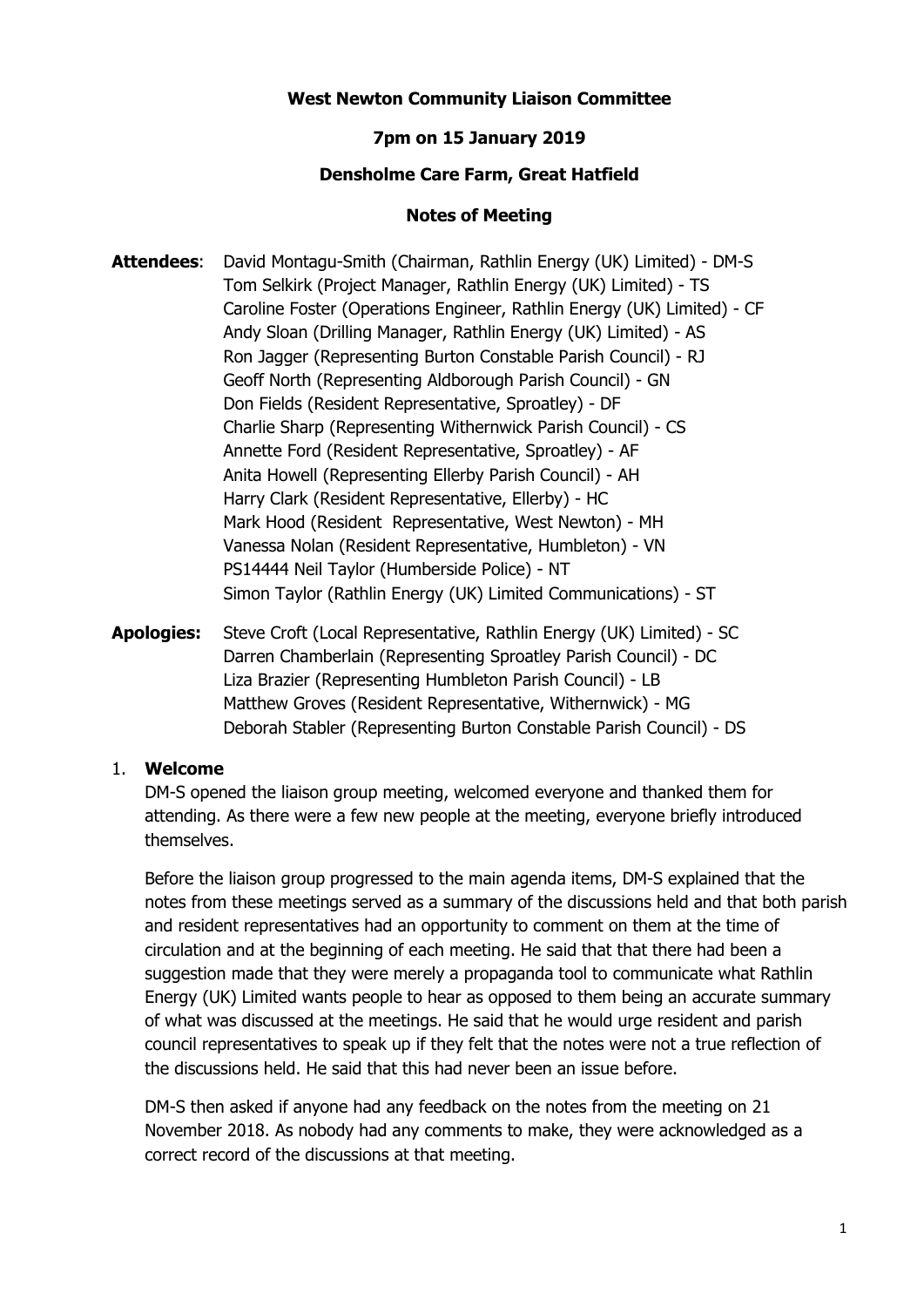# 2. **Operations Update**

TS explained that the purpose of the meeting was to give community liaison group members an update on the programme of work and progress made at the second well at West Newton A (A-2) following the meeting in November 2018.

CF began by explaining that the cellar construction work, which started in December, was completed prior to Christmas, on schedule. She said that the cellar had been constructed to a depth of three to four metres and that the surrounding concrete pad was now also in place.

CF said that work on the conductor setting, that had been explained at the last meeting, was now well underway. She said that the rig, which is very similar to the type of rig that a farmer might use to drill a water borehole (approximately 15m in height), had currently reached a depth of around 28 metres. CF reminded the liaison committee members that this part of the process would involve the drilling, insertion and cementing of 80m of steel casing.

CF the went on to explain that Rathlin Energy (UK) Limited had submitted a revised traffic management plan with a few very minor changes and that East Riding of Yorkshire Council's Highways team was currently being consulted. She said that the alterations reflected changes associated with the passing of time as the original plan was created nearly six years ago in 2013 - when the operating environment was, in some ways, slightly different. CF explained that a decision on the updated plan from the local authority was imminent. CF stated that the same route and advised speed limits were still part of the plan but the necessity to display Rathlin Energy (UK) Limited signage had been removed.

HC said that he had concerns about changes to the classification of vehicles as well as the removal of vehicle identification signs. CF restated that the general changes to the traffic management plan were very minor. CF confirmed that the recommendation to remove the vehicles' identification signs was unfortunate but that it was necessary due to a series of protestor/operational incidents affecting drivers/vehicles heading towards/departing from Rathlin Energy (UK) Limited's site. She explained that inappropriate behaviour towards those responsible for delivering and taking items to and from the site was becoming more commonplace and that the signage, which was originally implemented for the benefit of local people, was now presenting a risk to the company's contractors. CF said that Rathlin Energy (UK) Limited has a duty of care for its people and supply chain partners and that this decision had been taken in their best interests.

CF reinforced that all drivers would continue to be briefed in detail about the route to site, speed restrictions, delivery times, etc. and that vehicles would only enter and exit the site at controlled/timed intervals. CF said that the company had every intention of following the traffic plan and that it would only digress from it when instructed to do so by Humberside Police.

HC said that vehicle signage initiative had been a welcome move when it was implemented by the company in 2013-14 and that its removal would make it difficult to identify a vehicle if, for example, it was speeding. TS said that all vehicles have a licence plate number. He said that if anyone sees any vehicle driving irresponsibly they should take the licence plate number down and report the matter as they would do under normal circumstances - this also applies to any vehicle that they believe to be involved in Rathlin Energy (UK) Limited's business.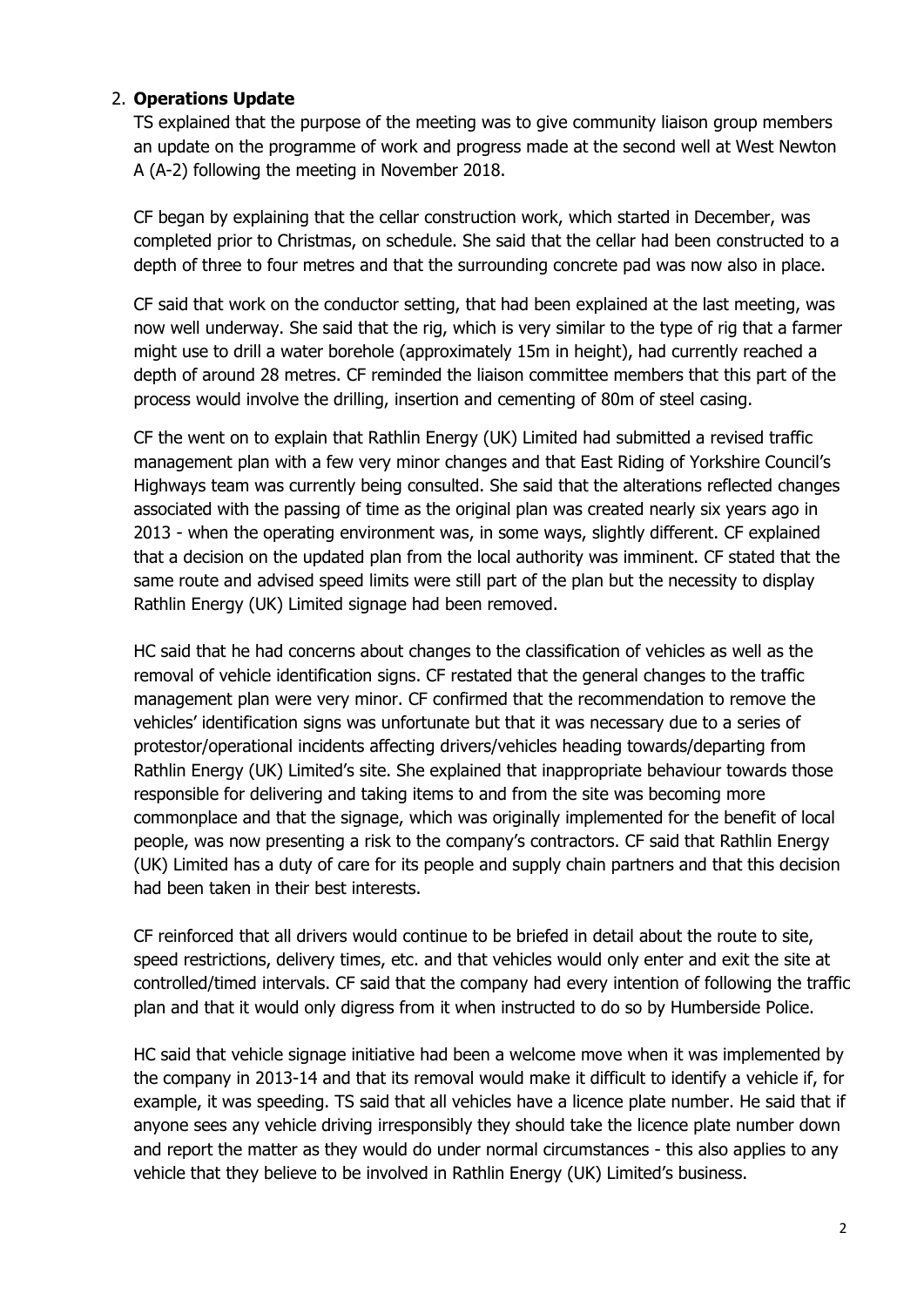TS confirmed that any reports he and his team received would be investigated and that they would be able to identify site-related vehicles from the licence plate number. CS asked NT whether there had been reported incidents regarding Rathlin Energy (UK) Limited vehicles being targeted and he confirmed this to be the case. Following a discussion about this which lasted around 15 minutes, including the Rathlin Energy (UK) Limited management reporting structure, CS suggested that the matter should now be left to East Riding of Yorkshire Council's Highways team for them to make a final decision on the revised plan. It was agreed that the telephone number at the end of these notes (0207 2689860) be used so that people can report any concerns they might have directly to the team at Rathlin Energy (UK) Limited.

TS indicated that Rathlin Energy (UK) Limited had recently made an application for a permit variation to the Environment Agency to specify the best available technology for flare units that were recommended for testing and incinerating gas at West Newton A-2. TS said that the Environment Agency would start with a period of public consultation before a final decision is made.

AF said that she had heard that an event had been arranged by the Environment Agency on 24 January 2019. She asked if Rathlin Energy (UK) Limited was involved in this meeting. TS said that the company was not involved and did not have any details about the time or location of the event, but that ST would try to find out more and that he would let all liaison group members know what this was about the very next day (16 January 2019).

AS then led a very interesting discussion, explaining the process for drilling and casing the entire well. Using a diagram, he explained that the process of drilling the well and the objectives of this operation are to drill a well to a depth of approximately 2,000m (1,000m above the Bowland Shale), and to complete the operation safely and with minimal environmental impact, preventing damage to the aquifer. He stressed again that Rathlin Energy (UK) Limited was only undertaking conventional oil and gas exploration.

AS said that, at the conductor setting stage (at the top of the well), Rathlin Energy (UK) Limited would install 20" casing to a depth of 80m – his drawing showed how the casing and cementing would provide a barrier between the wellbore and aquifer. He explained that once the well had been drilled to 80m the conductor setting equipment would be removed in readiness for the larger rig's arrival. TS said that Rathlin Energy (UK) Limited had not yet secured the larger drill rig but was in the process of doing so.

AS then took resident representatives through a step-by-step guide of how the well would be constructed showing that there would be a total of four casing strings cemented in place from the top of the well to the bottom. AS showed how the well would be constructed, the interfaces between the wellbore and the surrounding rock and how everything worked together to make sure that the water aquifers remain protected. AS also showed some of the drilling bits and other equipment that would be used and explained the process in detail.

TS then showed resident and parish representative a geological section of the West Newton A-1 well that was drilled in 2014. He showed:

- Chalk aquifer
- Sherwood sandstone
- Permian carbonate targets (Kirkham Abbey and Cadeby)
- Westphalian coal measures